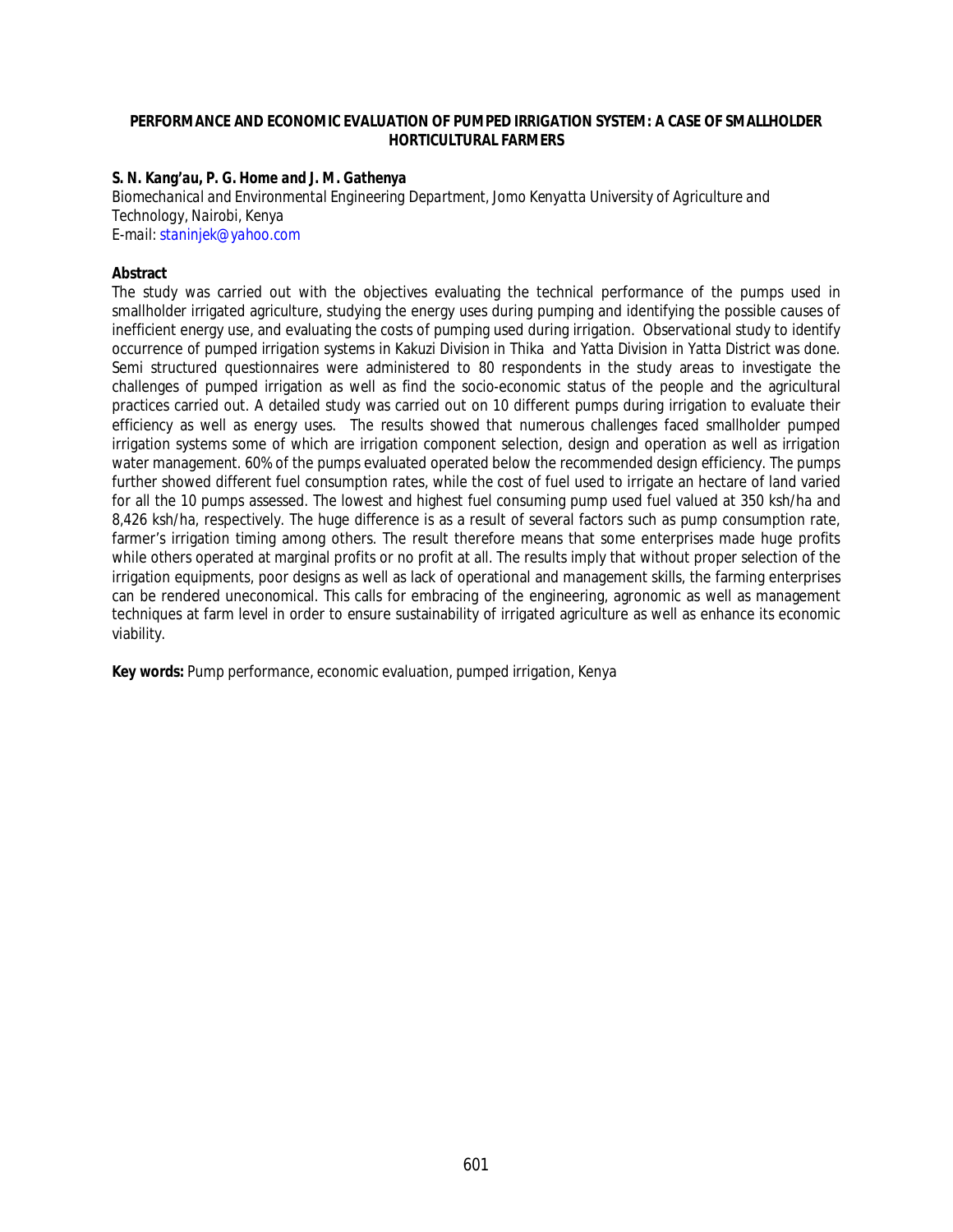## **1.0 Introduction**

## **1.1 General**

Irrigation is vitally important in meeting the food and fiber needs for a rapidly expanding world population (Terry, 2001). Investments in water for agriculture have made a positive contribution to rural livelihoods, food security and poverty reduction (Molden, 2007). During the second half of the  $20<sup>th</sup>$  century, food production outpaced population growth, with some 78% of the production growth over the period 1961–1999 deriving from yield increases (Bruinsma, 2003) as opposed to agricultural land expansion. Higher yields have been achieved, in part, due to the expansion of irrigated areas and improvements in water management on irrigated lands. The area equipped with irrigation expanded from 139 million ha in 1961 to 277 million ha in 2003 (FAO, 2007).

In Kenya, irrigation development has been on the increase, particularly the smallholder irrigated agriculture.

Current estimates indicate that Kenya has a potential for irrigation of 540 000 ha (MOWRMD 2003). About 106 600 ha have been put under irrigation, comprising 20% of the potentially irrigable area. Large commercial farms cultivate 40% of irrigated land; government-managed schemes cover 18%, while smallholder individual and group schemes take up 42% of irrigated land (Republic of Kenya, 2004). Smallholder irrigated agriculture produces the bulk of local horticultural produce consumed in Kenya, as well as some export crops, and a substantial amount of dairy products. In the medium and high rainfall areas, supplementary irrigation based on surface flows has been instrumental in increasing productivity of high-value crops (Herdijk *et al*., 1990 and Mati, 2002). Due to the increase in irrigated area, numerous challenges facing smallholder farmers have emanated. The major constraints facing smallholder irrigation in Kenya include shortage of water as well as market availability, instability and unpredictability, both locally and abroad. In addition with over 80% of the smallholder irrigation schemes in Kenya being furrow-based, irrigation efficiency is very low hence the need for water saving techniques in the ASAL regions (Kibe *et al*., 2006). Further earlier estimates indicated that the irrigation efficiency for furrow based irrigation system hardly went beyond 40% with a loss that may exceed 60%. Moreover, research has shown that saving of water of between 30-40% can be achieved by using new irrigation methods.

Other challenges facing the smallholder farmers include the lack of a national irrigation policy, while inadequate investments have led to poor development of irrigation infrastructure and water storage facilities (Irrigation and Drainage Department, 2006). There is also inadequate technical capacity affecting farmers' organization and participation (Mati, 2008). Majority of smallholder farmers still rely on traditional methods of irrigation such as bucket irrigation systems which are most often inefficient in water use while most farmers do not irrigate their crops (Kibe *et al*., 2006).

It is due to the above findings that a study was commenced to study the performance of smallholder pumped irrigated agriculture and their economic performance.

### **2.0 Materials and Methods**

### **2.1 Study Area**

### **1.2.1 Location of the Study Area**

Two study areas, i.e., Mitubiri location IN Kakuzi Division and Kithimani sublocation were chosen as the study sites where smallholder farmers practised pumped irrigation systems. Kakuzi division is located in Thika district of Central Province while Yatta division is located in Yatta district of Eastern province. Kakuzi division lies between longitudes of 36 $^0$  40′′w, 37 $^0$ , 21 $^0$ E and latitudes -1 $^0$ ,20 $^0$  N, -1 $^0$ ,15 $^0$ S while Yatta division lies between longitudes of -0.8<sup>0</sup>W, -1.27<sup>o</sup>E and latitudes of 36.66<sup>o</sup>N, 37.10<sup>o</sup>S. Kakuzi division is approximately 5 km and 52 km from Thika and Nairobi town respectively while Yatta division is 45 km and 81 km from Thika town and Nairobi town respectively. Kakuzi and Yatta division are on the north east and eastern direction from Nairobi town respectively. The location of the study area is presented in Figure 1.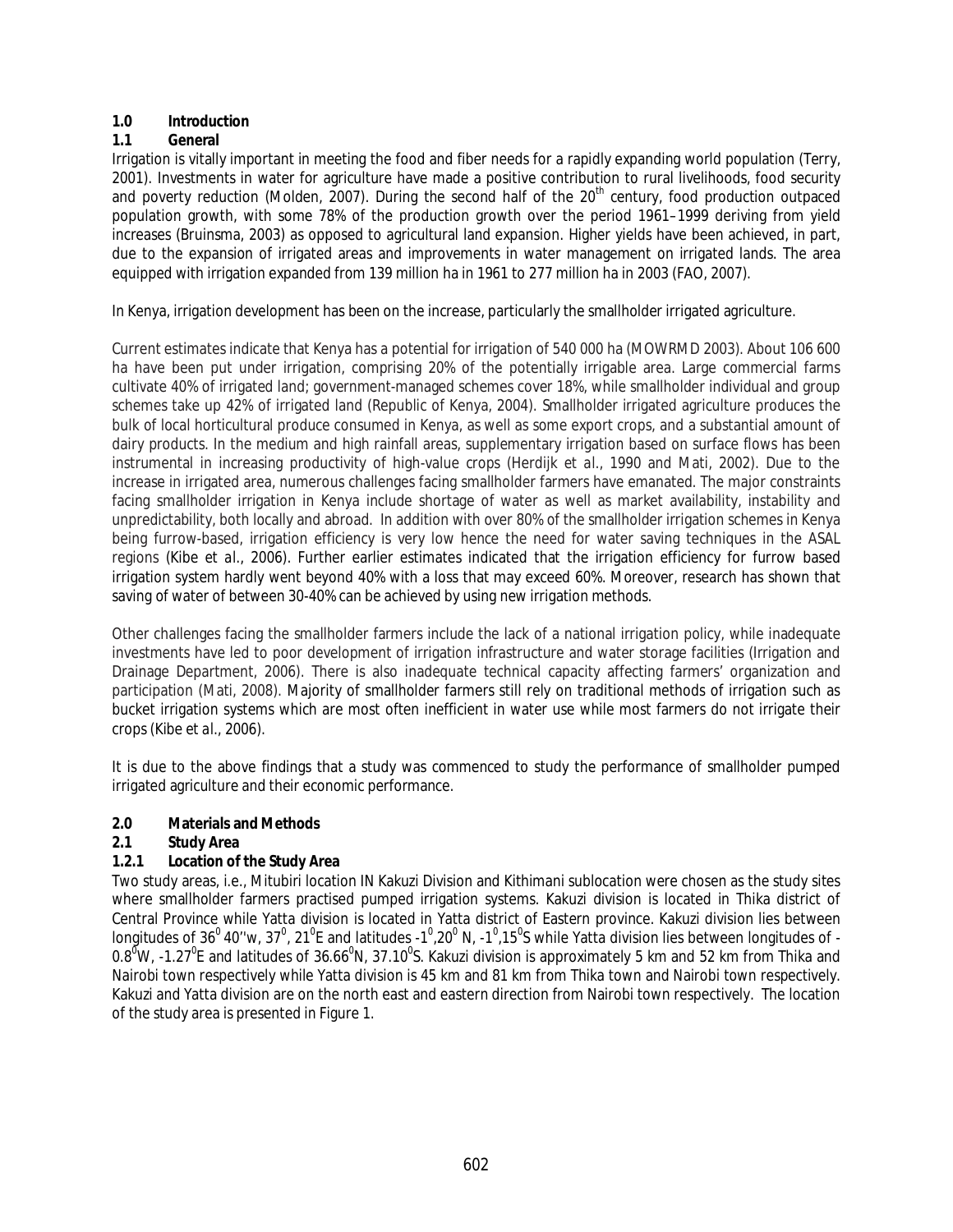

*Figure 1: Location maps of Kakuzi and Yatta division with area towns and location boundaries*

# **2.1.2 Population Density**

The population density of Yatta division ranges from 152 Persons/km<sup>2</sup> (Frederick *et al.*, 2000) while that of kakuzi division is approximately 71,622 persons and covers an area of about 481.2 Km<sup>2</sup> hence the population density is approximately 149 persons/ Km<sup>2</sup> (Robinson *et al.*, 2005).

# **2.1.3 Water Sources**

The available water sources in Yatta division are the Yatta furrow with its intake in Thika River at Mavoloni area. Yatta furrow plays a significant role in water supply to the residents of this area who practice both subsistence farming as well as horticultural farming for both local and export market. Its envisaged coverage was 60 kilometers but it covers an area of approximately 40 kilometers from the intake point due to water losses and misuse. The available water sources in Kakuzi division ranges from rivers, streams, springs and shallow wells. River Thika and Kabuku are the main water sources for the division since they are permanent while river Samuru is seasonal and highly polluted. Other springs such as Kasioni spring in Ithanga location is widely used by the residents.

# **2.1.4 Climatic Conditions**

Rainfall patterns in parts of Eastern province exhibits distinct bimodal distribution. The first rains fall between mid-March and end of May and are locally known as the long rains (LR). The second rains, the short rains (SR), are received between mid October and end of December. Average seasonal rainfall is between 250-400 mm. Interseasonal rainfall variation is large with a coefficient of variation ranging between 45-58 per cent, while temperature ranges between 17-24<sup>0</sup>C. Evapo-transpiration rates are high and exceed the amount of rainfall most of the year except the month of November (Fredrick *et al*., 2000). Kakuzi Division rainfall distribution is bimodal with high peaks from March to May (long rains), and October to December (short rains). Annual rainfall varies from about 800 mm at an altitude of about 1525 m above sea level (ASL). The annual evapotranspiration increases from about 1250 mm at an altitude of 2400m ASL to about 1800mm at 1100m ASL (Gathenya, 1999). The temperatures are high at the lower altitudes ranging from 25°C to 30°C but reduce to between 18°C and 20°C towards the higher altitudes of 3500 m ASL. Mean annual evaporation which is 1485mm and 1625mm in Kakuzi and Yatta division respectively exceeds the rainfall (MOALD, 1998).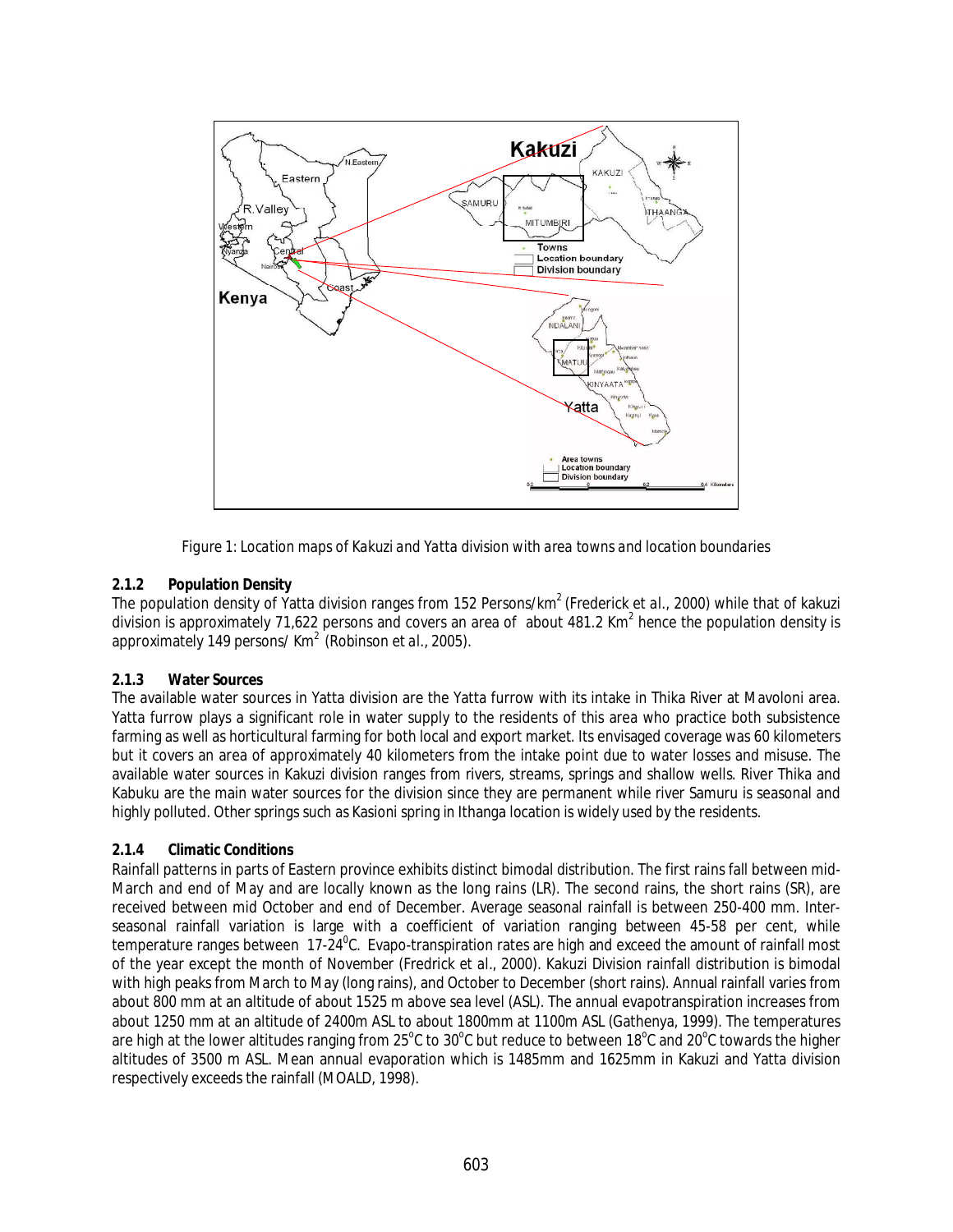# **2.1.5 Agricultural Activities**

Irrigated agriculture dominates the two areas due to unreliability of the rainfall. Few farmers practice subsistence agriculture during the short rain period and later on switch to irrigation. Only those farmers near the water sources benefit greatly as they practice supplemental irrigation to their crops. Pump fed agriculture is widely practiced by the residents in the two study areas.

# **2.2 Collection of Technical and Socio-Economic Data**

Transect walks in the two study sites identified the agricultural activities of the farming community, the irrigation methods used as well as the socio-economic status of the people. Questionnaires were used to gather socioeconomic data in the study areas. The questionnaire detailed the socio-economic status of the people, crops irrigated by the farming community, technical information such as irrigation methods used (water abstraction technologies, conveyance and application methods), irrigation equipments used i.e. pumps, pipes, hosepipes and other fittings and their selection procedure. The costs incurred during irrigation of horticultural crops were also identified through the questionnaire. A total of 80 farmers were interviewed, 50 in Kakuzi and 30 in Yatta Division.

# **2.3 Detailed Study of Pumping Units**

Detailed study of the pumping units used in the study area was done. The make and model of 10 pumps was established and detailed evaluation of their efficiency, fuel use and power requirements during pumping was carried out. Economic evaluation of pumped irrigation systems was done and the overall seasonal energy cost computed.

# **2.3.1 Pump Working Efficiency**

Pump efficiencies were calculated by first evaluating the pump specific speed from equation 1. In the equation,  $N_S$ is pump specific speed (rpm), N is pump speed (RPM) and is discharge (L/M.) and it is the total head (M). The pump speed was measured using a hand held tachometer at different levels of acceleration while the discharge and head were measured using a bucket and a quickset level respectively. The results of the calculations were read in the graph shown in Figure 2. The age of each pump was established through the questionnaire.



*Figure 2: The graph of pump efficiency showing the pump specific speed* Source: Michael 1983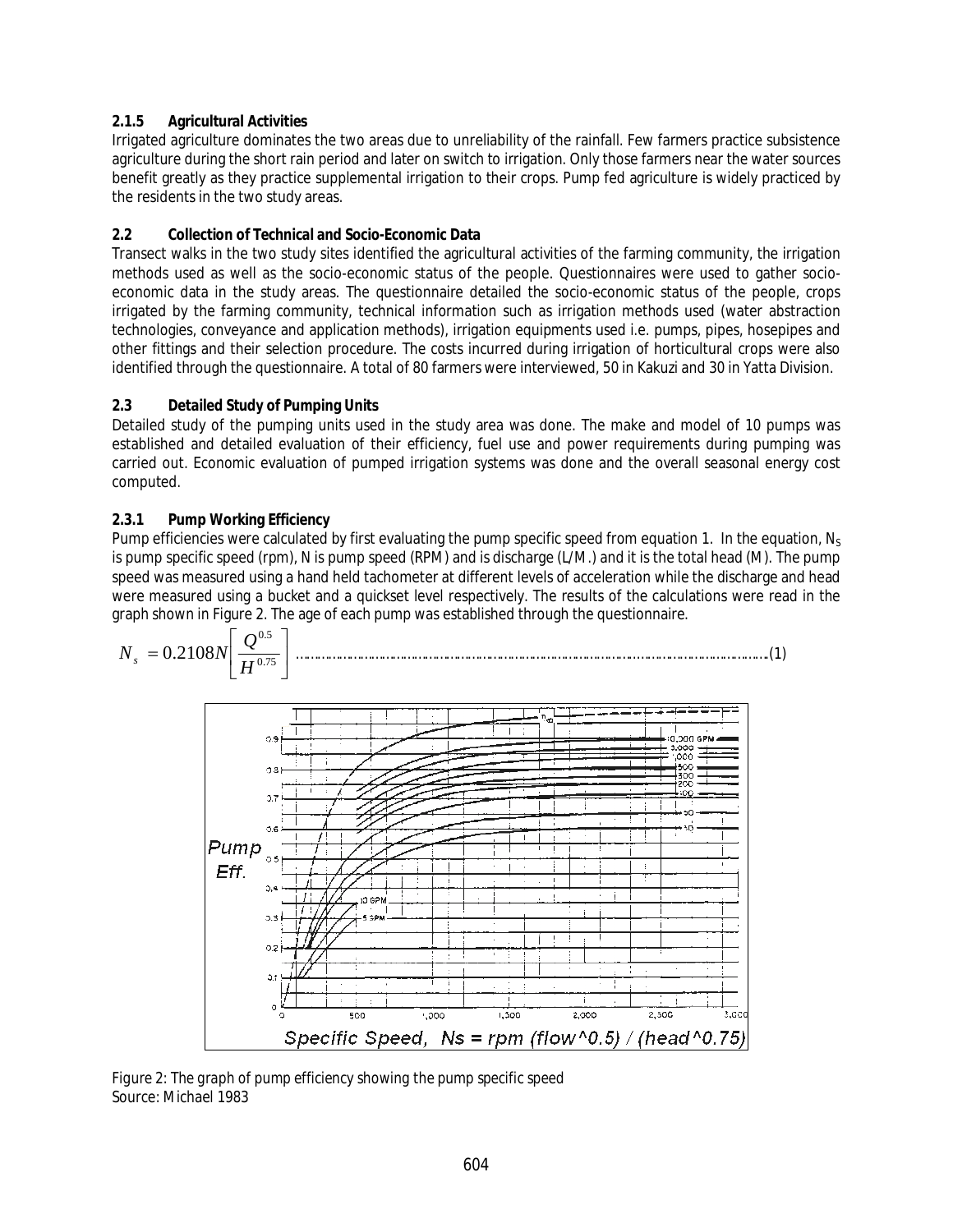### **2.2.2 Fuel use Efficiency**

The fuel consumption rate for the 10 pumps was measured at different pump operating speeds. Fuel consumption rate was measured concurrently with water discharge in order to evaluate the fuel used per volume of water pumped. The pumping time was measured using a stop watch.

The values for the fuel consumption rate of the different pumps were compared with the standards already set by manufacturers (Davis and shirtliff, 2001 and HondaAtlas Power Products Ltd,HAPPL),

#### **2.2.3. Power Requirement Determination**

Pump power requirements for the 10 irrigation setups was calculated from equation 2, which include power (KW) = Power requirements, Q = Discharge (m<sup>3</sup>/hr), H = Head (m), Ep = Pump efficiency.

\*1.2 360\*  $(KW) = \frac{Q^*}{2.58}$ *Ep*  $power (KW) = \frac{Q*H}{2 \times 10^{-4} \text{ s}} * 1.2 \dots$ 

#### **2.2.4 Economic Evaluation of Pumped Irrigation Systems**

Pump fuel use during irrigation was evaluated for the 10 pumps used in different irrigation setups. This was further converted to the costs incurred during irrigation.

The overall seasonal energy cost was calculated from the seasonal energy demand, the fuel consumption of the pump, and the cost of fuel using equation 3. In this equation, OSEC – Overall seasonal cost, SED is Seasonal energy demand, F<sub>U</sub>C is Fuel consumption, CF is Cost of fuel. The cost of fuel was determined from the local market rate at the time of project implementation.

$$
OSEC(Ksh) = SED(Kwh)^* F_U C(L/Kwh)^* CF(Ksh)
$$
.................(3)

where

SED was computed from equation 4, in which Q - volume of water (m $^3$ ), H - Head (m), Ep - pumping plant efficiency .

$$
SED(Kwh) = \frac{Q*H}{367*Ep}
$$
 (4)

EP is evaluated as shown in equation 5, where EP is pumping plant efficiency, PUE is Pumping plant efficiency, TE isTransmission efficiency, PE is Pump efficiency.

$$
EP(%) = PUE * TE * PE * 100
$$

The values for fuel efficiency varies from 90 -100% hence an average value of 95 % was used and the power unit efficiency for petrol pumps is 10% while for diesel engines it is 15-35 %, (FAO,1992). Therefore an average value of 25% was used for the diesel pumps.

Evaluation of fuel consumption was based on 0.09L = 1 Kwh for diesel and  $0.11$  L = 1 Kwh for petrol (FAO, 1992). Transmission efficiency for the pumps used is usually 100% due to direct coupling. The different crops grown were also put into consideration while comparing the total cost of production and the overall seasonal energy cost.

### **2.2.4 Gross Margin Analysis**

The "gross margin" for an item is the sales revenue obtained from the item sold, minus the direct costs of producing (or in the case of a reseller, the cost of acquiring) and selling the item. The direct costs are the variable costs that go up or down based upon the number of units sold.

From the questionnaire, different parameters were obtained from the smallholder farmers. These included agricultural practices, crops grown, quantity and costs of various inputs used during farming and the output as well as sales of the farm produce. Other data regarding the farming enterprise were obtained from farmers records. From the data obtained, the gross margin analysis for the farming enterprise was computed. Crops considered were French beans, Tomatoes, Water melon and Baby corns.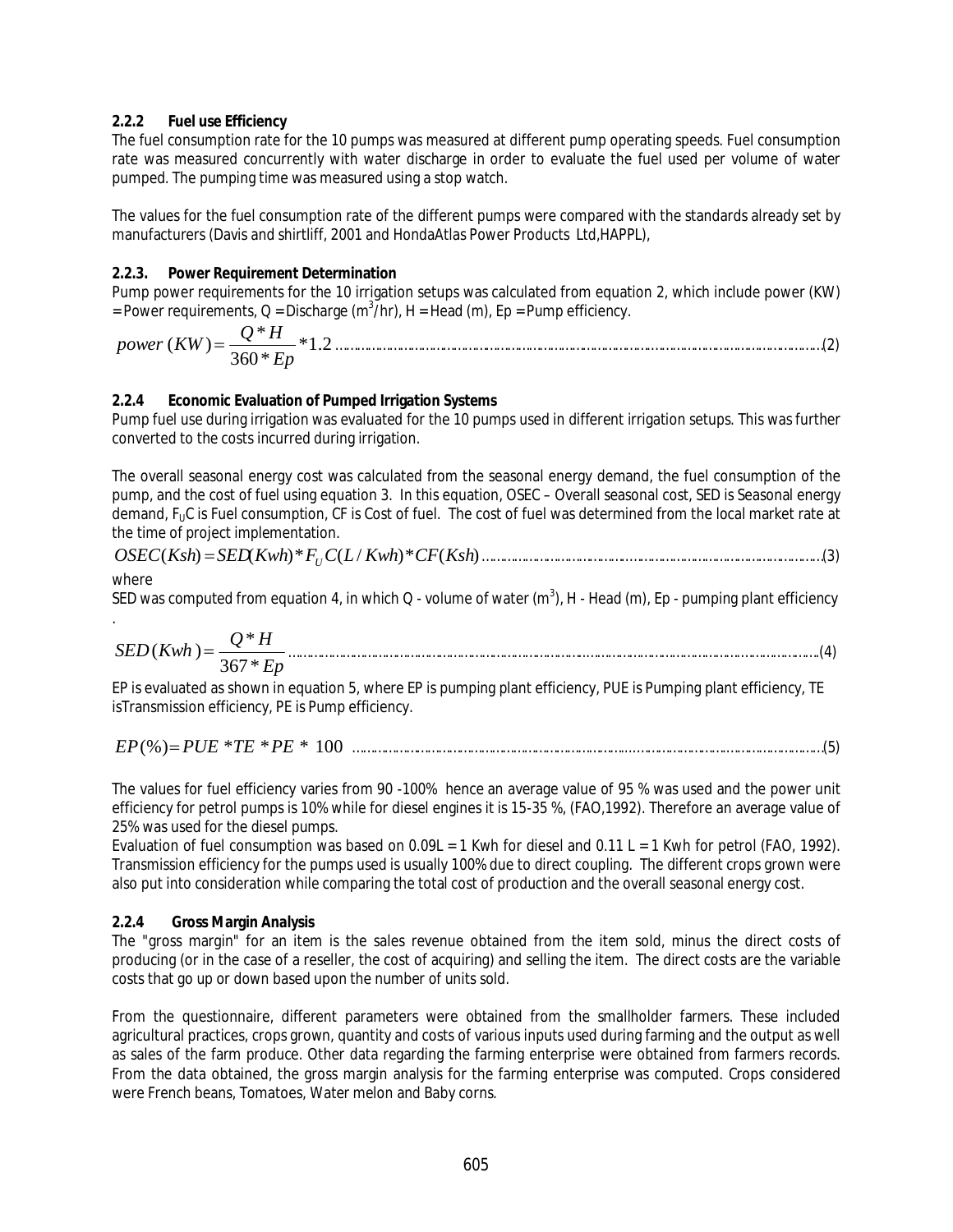### **3.0 Results and Discussion**

#### **3.1. Agricultural Activities in Yatta and Kakuzi Divisions**

From the preliminary survey done in the two study areas, smallholder farming dominated the agricultural sector with majority of the farmers practicing irrigated horticultural farming. Most of the horticultural crops are grown for both local and export market. Table 2 summarizes the findings from the two study areas.

|                         | Mitubiri location of Thika District                                                                             | Kithimani Sub location of Yatta District                                                                                                                                      |  |
|-------------------------|-----------------------------------------------------------------------------------------------------------------|-------------------------------------------------------------------------------------------------------------------------------------------------------------------------------|--|
| Crops grown             | Water melons, french beans, baby<br>corns, vegetables, bananas,<br>tomatoes, mangoes,<br>and subsistence crops. | water melons, French beans,<br>baby<br>vegetables,<br>bananas,<br>corns,<br>tomatoes, Baby corns, Vegetables,<br>tomatoes,<br>bananas.<br>mangoes<br>and<br>subsistence crops |  |
| Pumping systems<br>used | Small motorized pumps used to<br>pump water.                                                                    | Gravity fed systems common for most<br>farmers while pumping was done in some<br>farms.                                                                                       |  |
| Main water users        | Small holder farmers, few large<br>scale farmers, Few large scale<br>farmers.                                   | Small holder farmers, few large scale<br>farmers                                                                                                                              |  |
| Natural<br>vegetation   | Indigenous trees                                                                                                | Shrub land dominates the area                                                                                                                                                 |  |

*Table 2: Findings in the two study areas*

### **3.2 Irrigation Practices in the Two Study Areas**

The percentages of the farmers using different methods of irrigation in the study area are shown in figure 6. The study shows that very few farmers used modern irrigation technologies in the study area. This would be due to lack of advice on appropriate technologies available or financial limitations to obtain modern equipments for irrigation.



*Figure 3: Smallholder irrigation methods used in the study sites*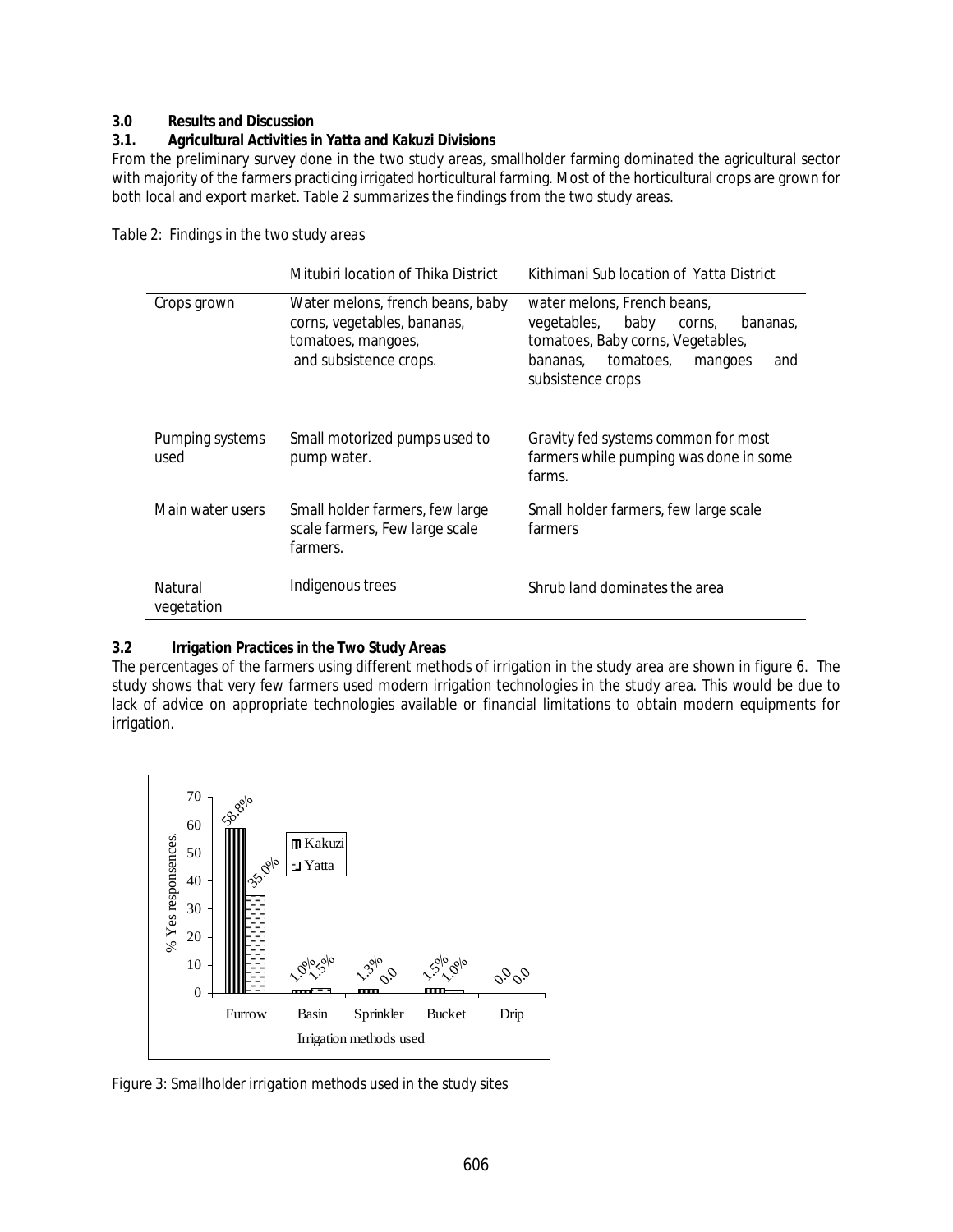It was also found out that different on farm irrigation set ups were being used in the two areas. Majority of smallholder farmers 97.5% of respondents in the study areas use small motorized petrol pumps while 2.5% use diesel engine pumps. The farmers using petroll powered pumps gave the reason as the high cost of buying the diesel pumps as compared to petrol pumps. From the findings, it was concluded that there was low adoption of modern irrigation technologies by farmers. Few farmers used sprinkler irrigation in their farms while majority continued to rely on furrow irrigation method which apparently has very low water use efficiency (Hayrettin et al, 2008). The survey also found out that different on on-farm irrigation set ups were being used in the two areas (Table 3). A large percentage of the farmers pumped water using small motorized pumps and conveyed it through pipes and then applied it directly in the furrows. The result shows that simple irrigation setups were being used by the farmers which they could probably understand and afford.

| On farm irrigation set up           | No. of respondents | Percentage |
|-------------------------------------|--------------------|------------|
| A) Pump-pipes-sprinklers            |                    | 1.3        |
| B) Pump-pipes – hosepipe – furrow   | 52                 | 65         |
| C) Pump - pipe - sub canal - furrow | 8                  | 10         |
| D) Pipe- sub canal - furrow         | 15                 | 18.8       |
| E) Bucket                           |                    | 2.5        |
| F) Pump – pipe – hosepipe – basin   |                    | 2.5        |

*Table 3: On farm irrigation setups used by smallholder farmers*

#### **3.3 Sources of Information in Purchasing Irrigation Equipments**

Figure 4 shows different sources of information on where to purchase the irrigation equipments for the farmers in the study areas. 60% of the farmers get information on where to purchase the irrigation equipments from other farmers who have experience in using them.

80 100%



*Figure 4: Source of information in purchasing irrigation equipment*

Further information revealed that the farmers depended on past experiences in dealing with irrigation equipments and that no information was provided by irrigation personnel's or engineers in the two areas. This therefore indicates that there was no engineering approach that was adopted in selection, design and operation of the irrigation equipments. It was also found that the local dealers who sell the irrigation equipments provided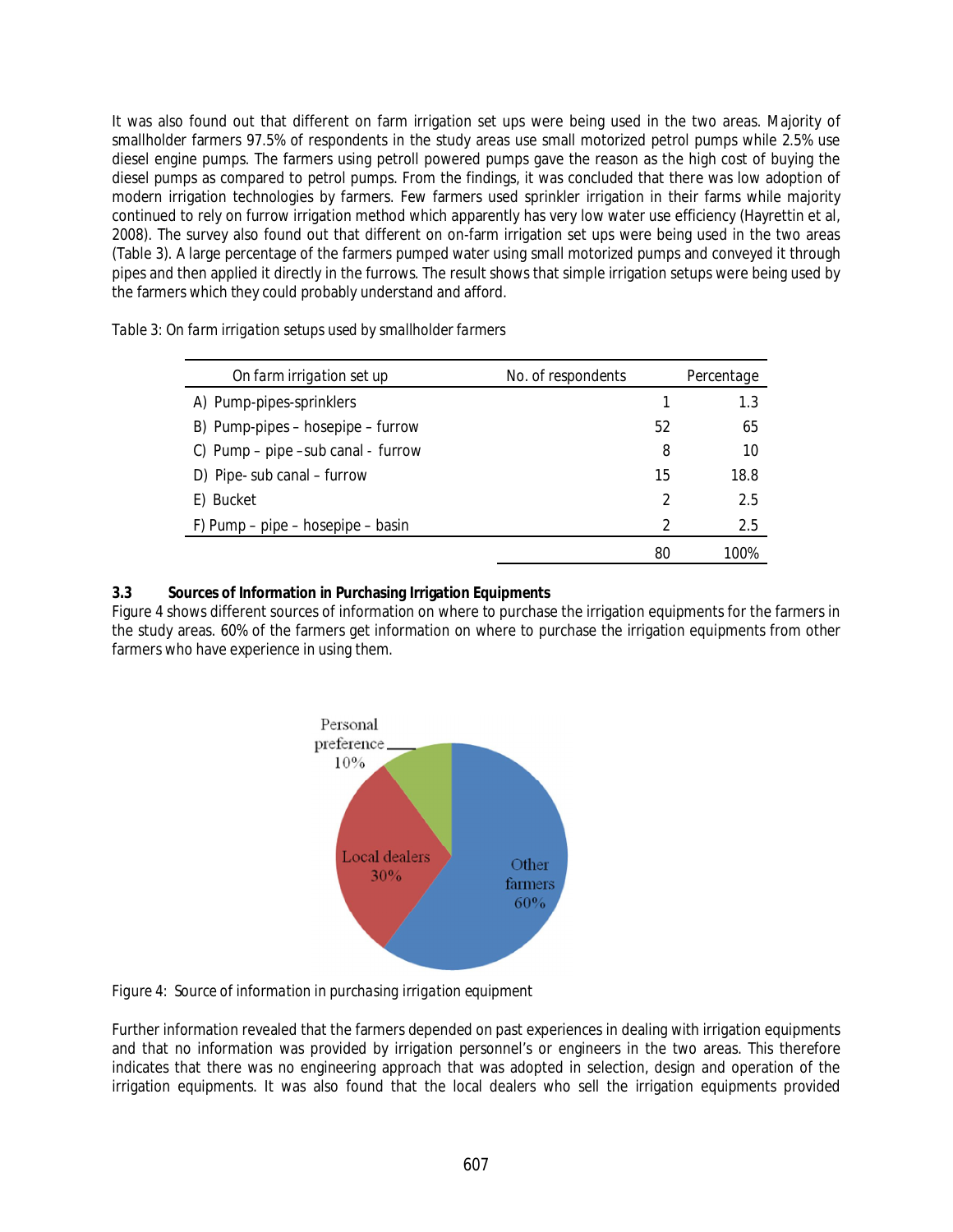information on the best equipments to use. The problem of lack of proper selection of irrigation equipments hence poor design were further cited by Kay et al., (1992) and FAO (1992).

## **3.4 Limitations of Pumped Irrigated Smallholder Agriculture**

Several factors were found to have a negative influence in smallholder irrigated agriculture. Figure 5 shows in percentage the factors that limit pumped irrigated agriculture as cited by respondents in Mitubiri location and Kithimani sublocation.



*Figure 5: Limitations of smallholder pumped irrigation systems*

High cost of fuel as cited by 65 % of the respondents was found to be the most limiting factor in pumped irrigated agriculture. Past studies done showed that there are several ways of reducing the high cost of irrigation such as embracing the agronomic, engineering and management techniques (Seckler, 1996).

# **3.5 Challenges Facing Smallholder Pump Fed Agriculture**

Problems experienced by smallholder irrigated agriculture were given as poor markets for their produce, water shortages, lack of irrigation infrastructures, and high cost of inputs among others. Some of the challenges cited are shown in figure 6.



*Figure 6: Challenges facing smallholder farmers*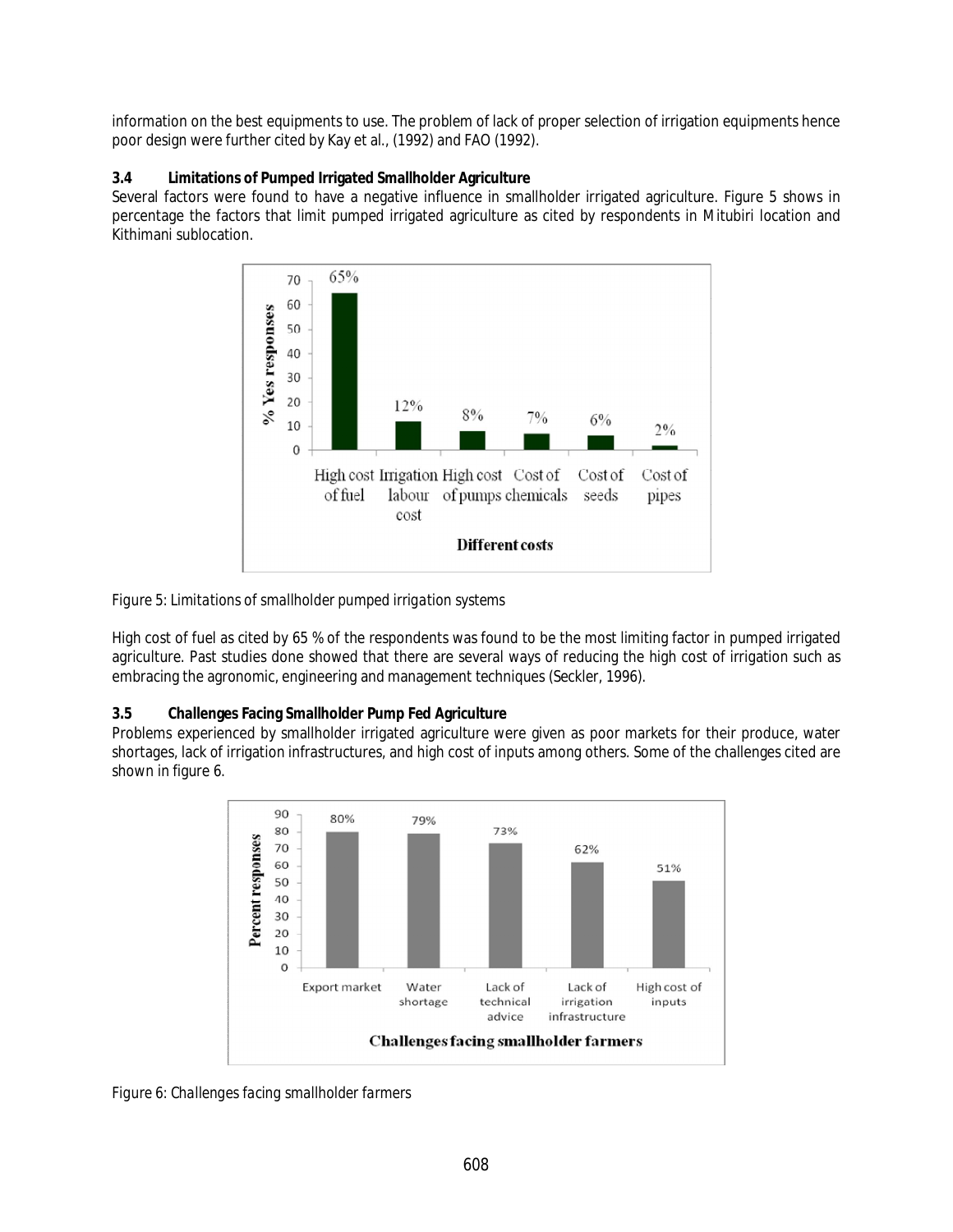The challenges shown in figure 6 coincide with those shown by Mati et al., (2005) and Kulecho et al., (2006). Technical advice regarding irrigation equipment selection, design and operation was generally lacking in the two study areas. Inadequate technical capacity affecting farmers' organization and participation was also common which is further indicated by past studies done by Mati (2008). Export market for horticultural crops posed a major problem for most smallholder farmers which was indicated by 80% of the respondents. This was further aggravated by unreliable market prices and middlemen who swindle them of the profits they make. Water shortage during times of high demand of the horticultural crops was prominent in the study areas. It was further found that traditional methods of irrigation such as furrow irrigation was most common and could be the major contributor of water shortage due to its high water use inefficiency.

## **3.6 Technical and Economic Evaluation of Smallholder Pumped Irrigation Systems**

## **3.6.1 The Pumps Used In the 10 Farms**

Different types, makes and models of pumps were found in the two study areas. All the pumps used in the 10 farms were small motorized centrifugal pumps run by petrol and ranging from 4.0 to 6.6 horsepower. The total head for the different pumps ranged from 28 to 32m while the discharge rate varied from 520 L/min to 1100L/min. The pumps had varied inlet and outlet diameters ranging from 1.5 inches to 3 inches respectively. All the pumps had varied fuel consumption rate.

## **3.6.2 Pumps Working Efficiencies**

The results showed that most pumps operated below the manufacturers recommended optimal design efficiency of 60% or higher (FAO, 1992). A pump operating at 60% efficiency is considered to be operating within its recommended range. Of the 10 pumps assessed, 6 of them operated below the recommended efficiency. Figure 7 shows the graph of pump efficiency for the 10 pumps assessed.



### *Figure 7: Efficiencies of different pumps used by smallholder farmers*

Pump efficiency is a factor of many components such as pump specific speed, water discharge rate, rotating speed of the pump impeller and total dynamic head. An increase in the pump rotating speed and discharge rate of the pump results to an increase in pump specific speed which in effect results to increased pump operating efficiency. On the other hand, an increase in the total dynamic head results to reduced pump specific speed which then lowers the pump operating speed. It is therefore important to match all the pump parameters in order to ensure that the pump operates at the highest level of efficiency as possible. Despite the fact that the pumps were of different makes and model, the operational factors should be such that they ensure its operating efficiency remains as high as possible. Table 4 shows the operating conditions for the 10 pumps used in the study area.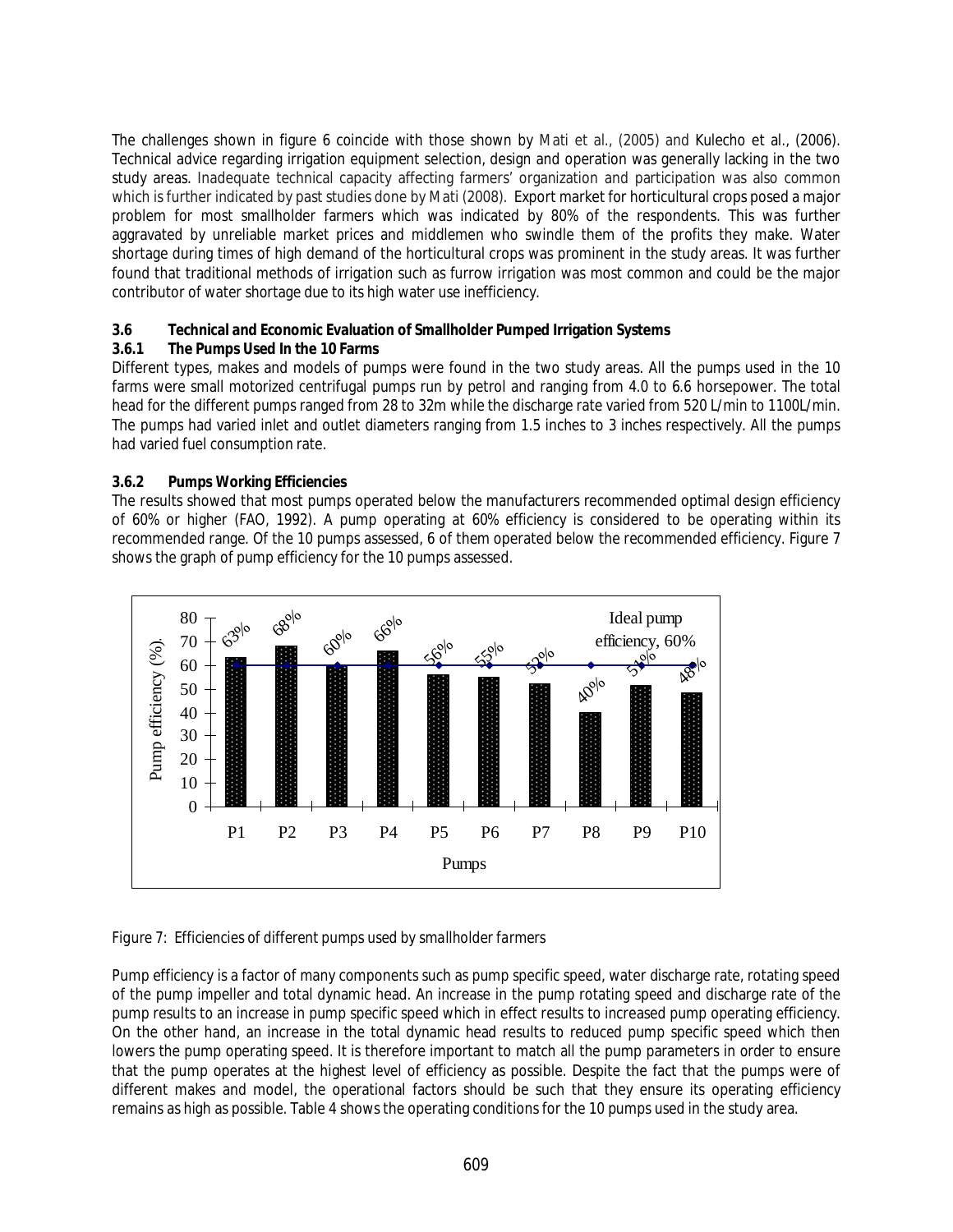| Pump           | Calculated specific<br>speed, Ns | Operating pump speed<br>$N$ (RPM) | Average water<br>discharge $(L/s)$ | Total dynamic<br>head $(m)$ |
|----------------|----------------------------------|-----------------------------------|------------------------------------|-----------------------------|
| P <sub>1</sub> | 1834                             | 1800                              | 3.0                                | 6.3                         |
| P <sub>2</sub> | 1730                             | 2250                              | 5.3                                | 10.3                        |
| P <sub>3</sub> | 1884                             | 2200                              | 2.2                                | 6.4                         |
| P <sub>4</sub> | 3115                             | 2300                              | 4.7                                | 5.2                         |
| <b>P5</b>      | 1178                             | 2400                              | 2.4                                | 11.0                        |
| P <sub>6</sub> | 858                              | 3200                              | 2.8                                | 24.3                        |
| P7             | 753                              | 2550                              | 2.9                                | 21.9                        |
| P <sub>8</sub> | 351                              | 3000                              | 0.2                                | 13.8                        |
| P <sub>9</sub> | 1172                             | 2750                              | 1.6                                | 9.8                         |
| P10            | 1083                             | 2600                              | 1.5                                | 9.4                         |

*Table 4: Operating conditions for the 10 pumps used in the study area*

From table 4, the total dynamic head for farm setups using pumps 6, 7 and 8 were higher compared to the other pumps used in other farm setups. This could have possibly lowered the pumps operating efficiency. The discharge rate for the farm setups using pumps 3 and 6 exceeded the design limit hence could have resulted to poor pumps operating efficiency. Further investigation on relationship between pumps age versus efficiency showed that pumps age did not affect its efficiency. Some old pumps had a higher efficiency than the new pumps. Several factors that could have contributed to this anomaly were either repair or maintenance, pumps make and model as well as proper operation of the pumps.

### **3.6.3 Fuel use Efficiency**

The running speed of the pump was found to have a big influence on fuel use. Figures 8 and 9 shows the fuel use versus running speed of 10 pumps.



*Figure 8: Fuel use versus pump speed for different pumps in Kithimani Sub location*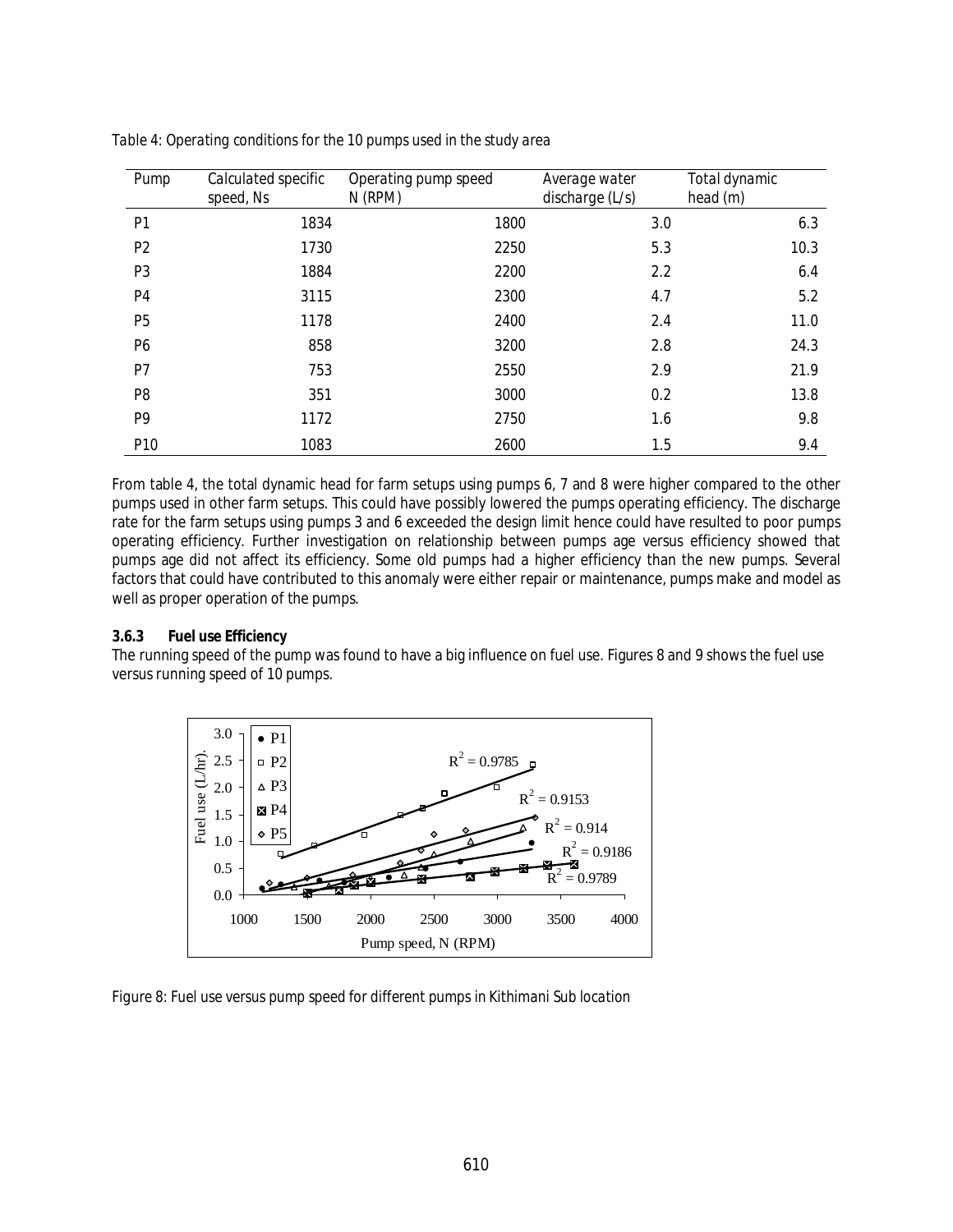

*Figure 9: Fuel use versus pump speed for different pumps in Mitubiri Location*

A regression analysis indicated that the fuel consumption rate of the pump depended on the pump running speed. The relation is actually linear with  $R^2$  for the pumps lying between 0.89 to 0.98. A slight change in pump running speed greatly results to increased fuel consumption rates of the pumps. Increase in pump speed results to increase in fuel use while water discharge rate is increased. As a result, by increasing the discharge rate, irrigation time is shortened. Farmers should operate their pumps at a speed that results to considerable fuel use while discharging manageable water.

Comparison of manufacturer's pumps fuel consumption rate versus the measured fuel consumption rate is shown in Table 5.

| Pump            | Manufacturers fuel      | Measured fuel consumption rate |  |
|-----------------|-------------------------|--------------------------------|--|
|                 | consumption rate (L/hr) | at optimum pump speed (L/hr)   |  |
| P <sub>1</sub>  | 1.25                    | $0.96 \pm 0.14$                |  |
| P <sub>2</sub>  | 1.25                    | $2.41 \pm 0.09$                |  |
| P <sub>3</sub>  | 1.50                    | $1.26 \pm 0.10$                |  |
| P <sub>4</sub>  | 1.25                    | $0.60 \pm 0.11$                |  |
| P <sub>5</sub>  | 1.25                    | $1.44 \pm 0.13$                |  |
| P <sub>6</sub>  | 0.90                    | $1.12 \pm 0.11$                |  |
| P7              | 0.90                    | $1.45 \pm 0.12$                |  |
| P <sub>8</sub>  | 1.25                    | $2.65 \pm 0.08$                |  |
| P <sub>9</sub>  | 0.90                    | $1.36 \pm 0.15$                |  |
| P <sub>10</sub> | 1.25                    | $0.87+0.14$                    |  |
|                 |                         |                                |  |
|                 |                         |                                |  |
|                 |                         |                                |  |

*Table 5: Comparison of fuel consumption rate*

 $Mean \pm STDEV$ 

The manufacturers fuel consumption rates are the values when the pump operates at full throttle (maximum speed). Fuel consumption rate of the different pumps was measured at the pump operating speed. The farmers could not operate their pumps at full throttle considering the maximum allowable pipe discharge rates. Pumps 1, 4 and 10 representing 30% of the studied pumps consumed fuel at a rate slightly closer to the manufacturer's rated fuel consumption rate at full throttle. This indicates that the pumps were functioning normally during the time of assessment. The remaining pumps consumed slightly more fuel than the manufacturers prescribed rate. The reason for higher fuel consumption rate could be due to poor system maintenance or some broken down parts. It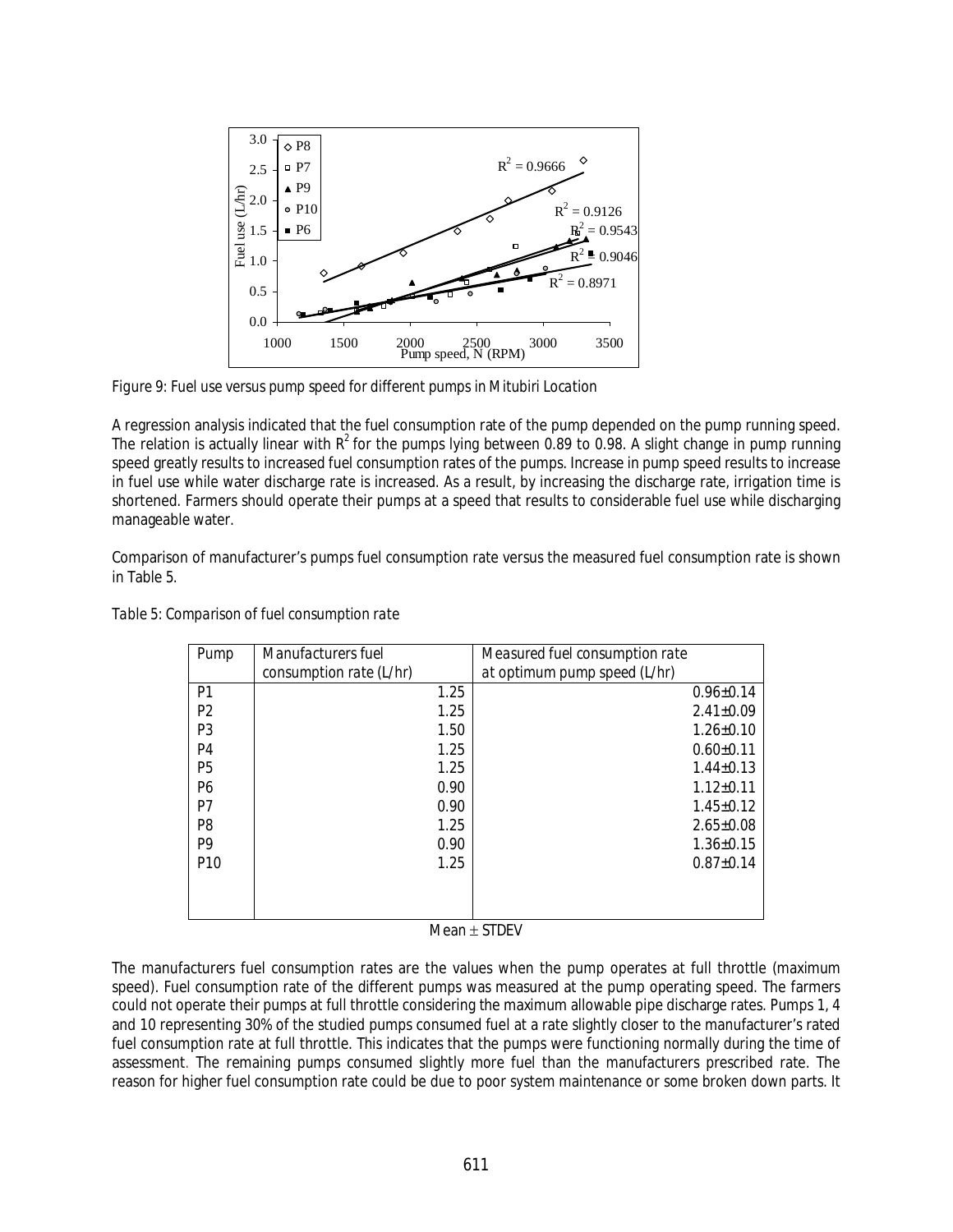is therefore necessary to monitor the fuel consumption rate of the pumps more frequently in order to correct any arising anomaly. This could be as a result lead to lowered energy uses during pumping.

### **3.6.4. Fuel use and Cost**

Figure 10 shows the fuel used in litres per hectare for the 10 farms assessed using different pumps with different fuel consumption rates while Table 6 classifies the fuel use range for the different farm setups.



*Figure 10: Mean fuel used per irrigation (L/ha) in the 10 farms*

*Table 6: Quantity of fuel used during irrigation*

| $\sigma$ , and about a an integration. |                                                 |  |  |  |
|----------------------------------------|-------------------------------------------------|--|--|--|
| Fuel use range (L/ha/irrigation)       | Farm irrigation setup                           |  |  |  |
| -5                                     | F6                                              |  |  |  |
| $10 - 20$                              | F1.F4.F7                                        |  |  |  |
| $20 - 40$                              | F <sub>2</sub> .F <sub>3</sub> .F <sub>10</sub> |  |  |  |
| >60                                    | F5.F8.F9                                        |  |  |  |

The 10 farm set ups showed wide variation in the amount of fuel used per irrigation for 1 hectare of land. Only one farm irrigation setup used less than 5 litres per hectare during irrigation while 3 setups used between 10 to 20 litres and a further 3 setups used greater than 60 litres per hectare during irrigation. This shows a wide variation in fuel use in irrigating the 10 different farms and the possible causes of this variation could be due to use of different makes and models of the pumps with differences in fuel consumption rates, different sizes of pipes and fittings used, farm orientation (elevation, length) and irrigators perception on the amount of water to apply and irrigation time. Different crops at different growth stages have different water requirements and this could have led to variation in irrigation time for the 10 farm setups, and the wide variation in fuel cost used (Figure 11). The differences could result to some farms operating at a loss or on marginal profit with others having more returns on investment. Matching the pump to the farm conditions is another factor in consideration. Frequent repair and maintenance as well as routine checkups of the pumps devices and irrigation equipments used would ensure reduced operating costs as well as higher returns on investments.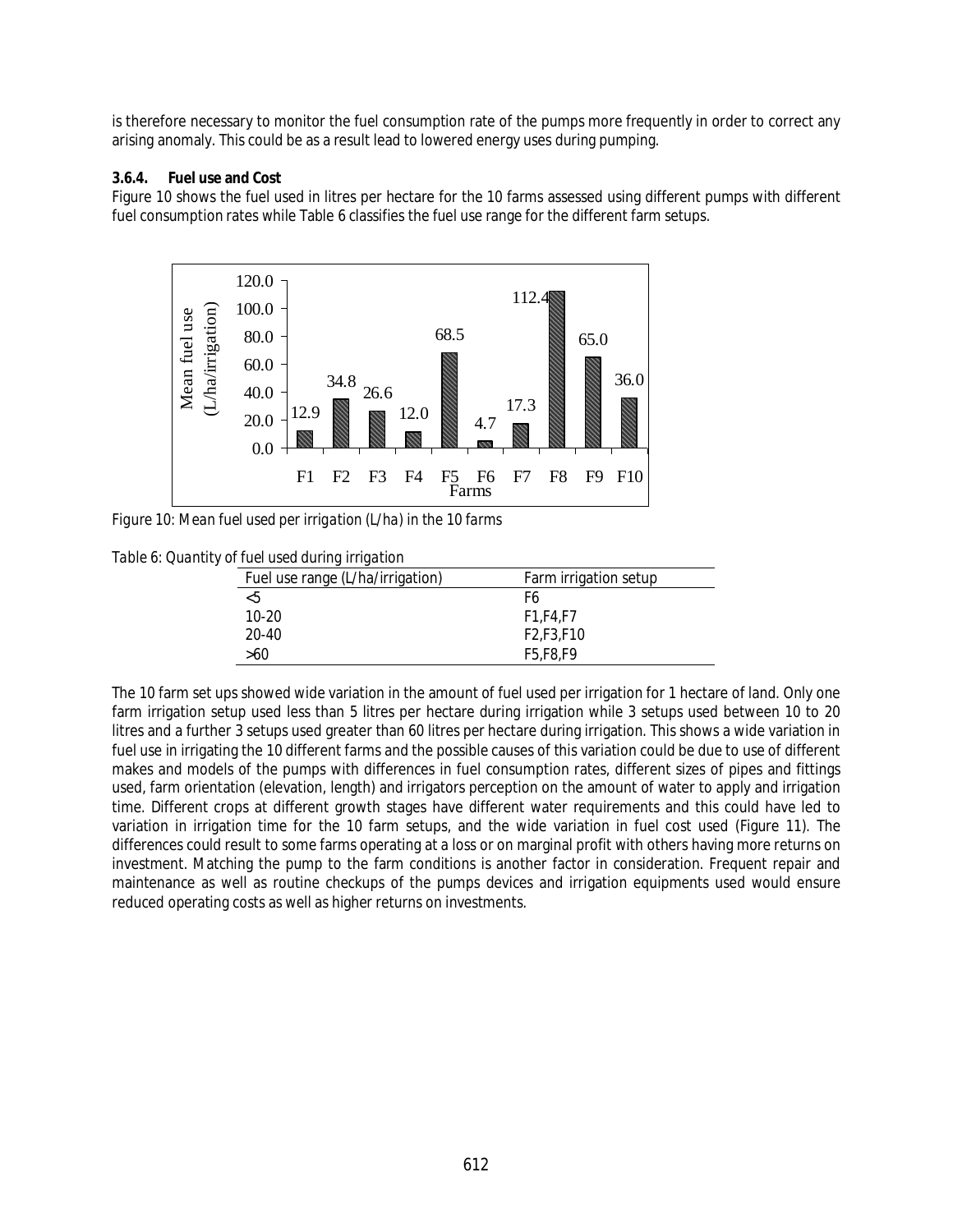

*Figure 11: Fuel cost per irrigation (Ksh/ha)*

## **3.6.5 Evaluation of Overall Seasonal Energy Cost**

The overall seasonal energy cost (OSEC) for the crops whose gross margin analysis was done was evaluated. Figure 12 compares the values for OSEC/ha for the three crops considered.



*Figure 12: Average values for OSEC/ha for different crops grown by different smallholder farmer*

The OSEC for water melon was almost double that of French beans. Tomatoes yielded the least OSEC/ha for the period considered in crop production. OSEC is a function of different factors such as pump operating efficiency, fuel consumption rate of the pump, cost of fuel, volume of water used during irrigation, total dynamic head, transmission efficiency and power unit efficiency. Among these factors, only the cost of fuel, transmission efficiency and power unit efficiency were constant while the rest varied from one farm setup to the other. Farmers should therefore aim at ensuring the varying constants operate as close to an ideal case.

### **3.6.6 Gross Margin Analysis of Smallholder Pumped Irrigation Systems**

Gross margin analysis for smallholder pumped irrigation systems was carried out to assess the profitability of this type of farming with a view of identifying the most limiting factors.

Gross margin analysis of three different crops i.e. tomatoes, French beans and water melons was done. Six farmers growing French beans and had adopted the same crop spacing of 5cm by 30cm were selected randomly from Mitubiri location. Similar crop spacing was to minimize variation in total production from the different farms. Two farmers growing tomatoes and water melons were considered in computation of gross margin analysis. The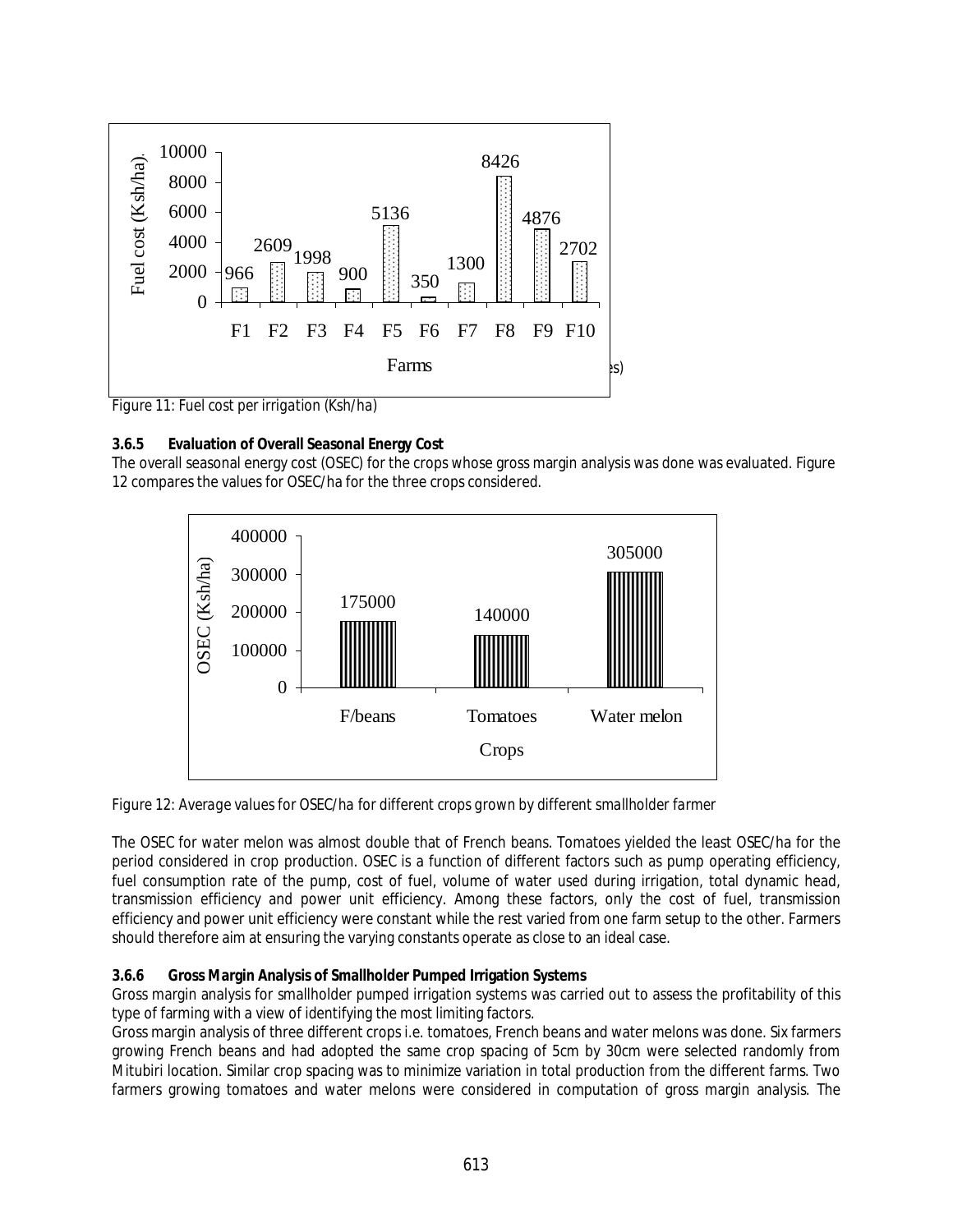spacing considered for tomatoes and water melons was 45 cm by 60 cm and 0.7 m by 1.6 m respectively for all the farmers. Table 7 shows the mean production per hectare versus net returns for each of the crops considered.

*Table 7: Mean production per hectare versus net returns for different crops*

| Crop         | Production/ha | Units              | Unitcost (Ksh/kg) | Totalcost (Ksh) |
|--------------|---------------|--------------------|-------------------|-----------------|
| French beans |               | 11,800 Kilogrammes | 40.00             | 214,840.00      |
| Tomatoes     |               | 38,300 Kilogrammes | 20.00             | 765.658.50      |
| Water melons | 16,900        | Kilogrammes        | 15.00             | 253,690.00      |

Figure 13 shows the summary of gross margin costs for the different crops assessed in the field.



*Figure 13: Gross margin analysis for different crops frown in the field*

From the findings, tomatoes gave the highest returns per hectare of land while French beans and water melon were 2<sup>nd</sup> and 3<sup>rd</sup> respectively. Although the returns from Tomatoes were high as compared to the other crops considered, French beans were widely grown by the farmers in the study areas. This indicates that crop production for export market still plays a significant role in the agricultural sector and ought to be given the highest priority ever. Horticultural crops for the local markets generally fetched low prices with poor marketing structures hence resulting to farmers focusing on the export market despite its numerous challenges such as exploitation from the middlemen and at times lack of price awareness for their produce.

# **4.0 Conclusion and Recommendation**

Despite the high uptake of smallholder pumped irrigation systems, it was found to have numerous challenges which ranged from engineering to management aspect. The numerous challenges that bedeviled the smallholder pumped irrigation systems were poor irrigation system component selection, design, inappropriate skills in running the systems as well as lack of technical support in selection and operation of these systems.

From the study, smallholder farmers were found to continually rely on traditional irrigation methods such as furrow system with few having modern irrigation systems. Lack of technical support in irrigation system selection, design and operation, further compounds the problems in smallholder irrigation systems. Some of the challenges affecting smallholder farmers operating pumped irrigation systems were poor market, high cost of fuel, water shortage, and lack of technical support as cited by 80%, 65%, 79% and 73% respectively as cited by the respondents.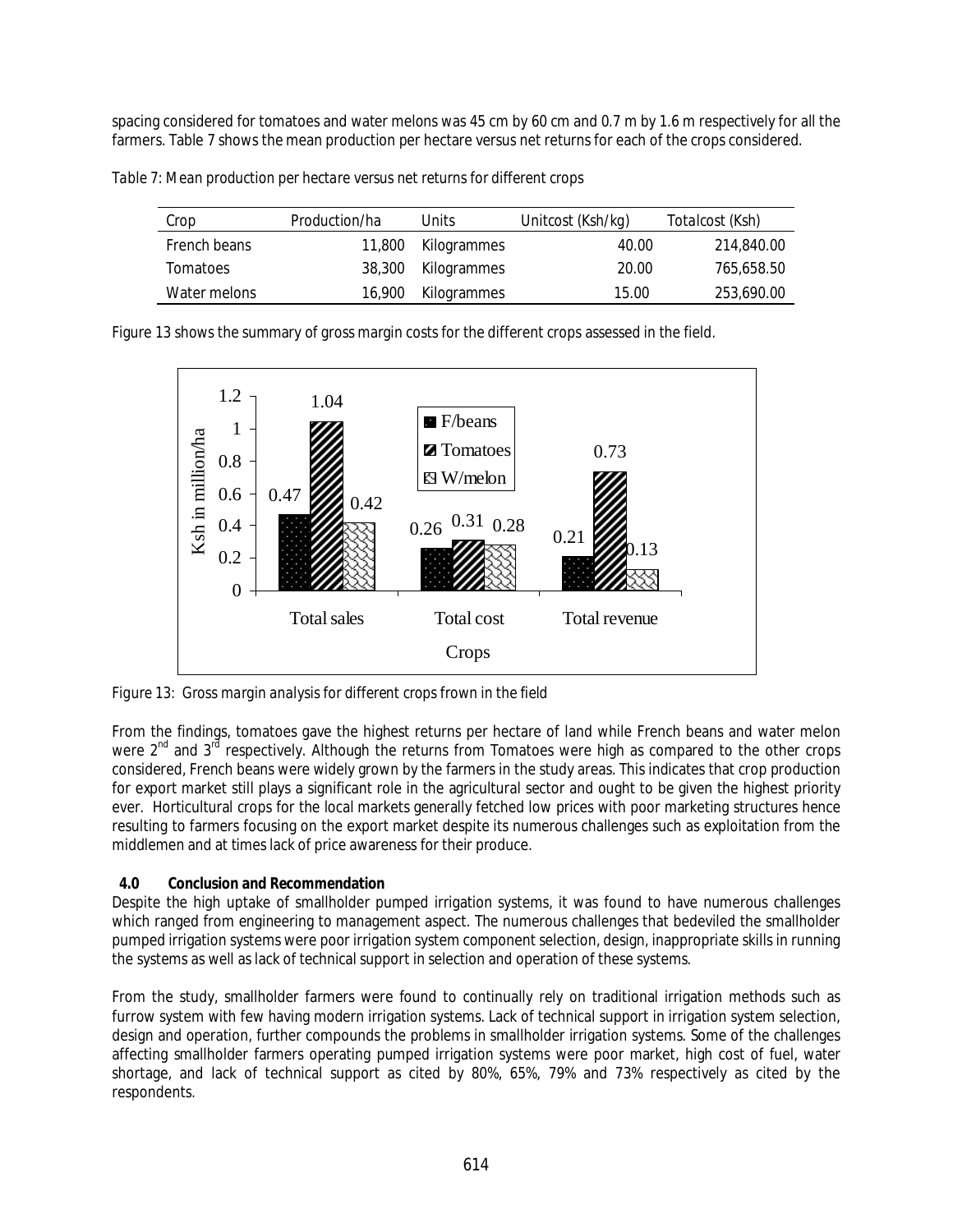6 of the 10 pumps assessed operated below the recommended design efficiency of 60% while fuel use for the 10 pumps varied from on pump to the other. The result of the variances in fuel consumption rates lend to some farming systems incurring more costs per unit of land irrigated.

The cost of fuel used per hectare varied from 350 Ksh/ha to 8426 Ksh/ha. The big discrepancy shows that it is possible to operate at a more hgher profit if all the factors leading poor performance are well thought of.

In general, smallholder pumped irrigation systems can be greatly improved by combining all the necessary factors ranging from engineering, agronomic and management.

### **ACKNOWLEDGEMENTS**

The authors sincerely thank Jomo Kenyatta University of Agriculture and Technology for providing materials used in this study. The farmers who also participated in the study are also greatly acknowledged for their participation in making the study a success.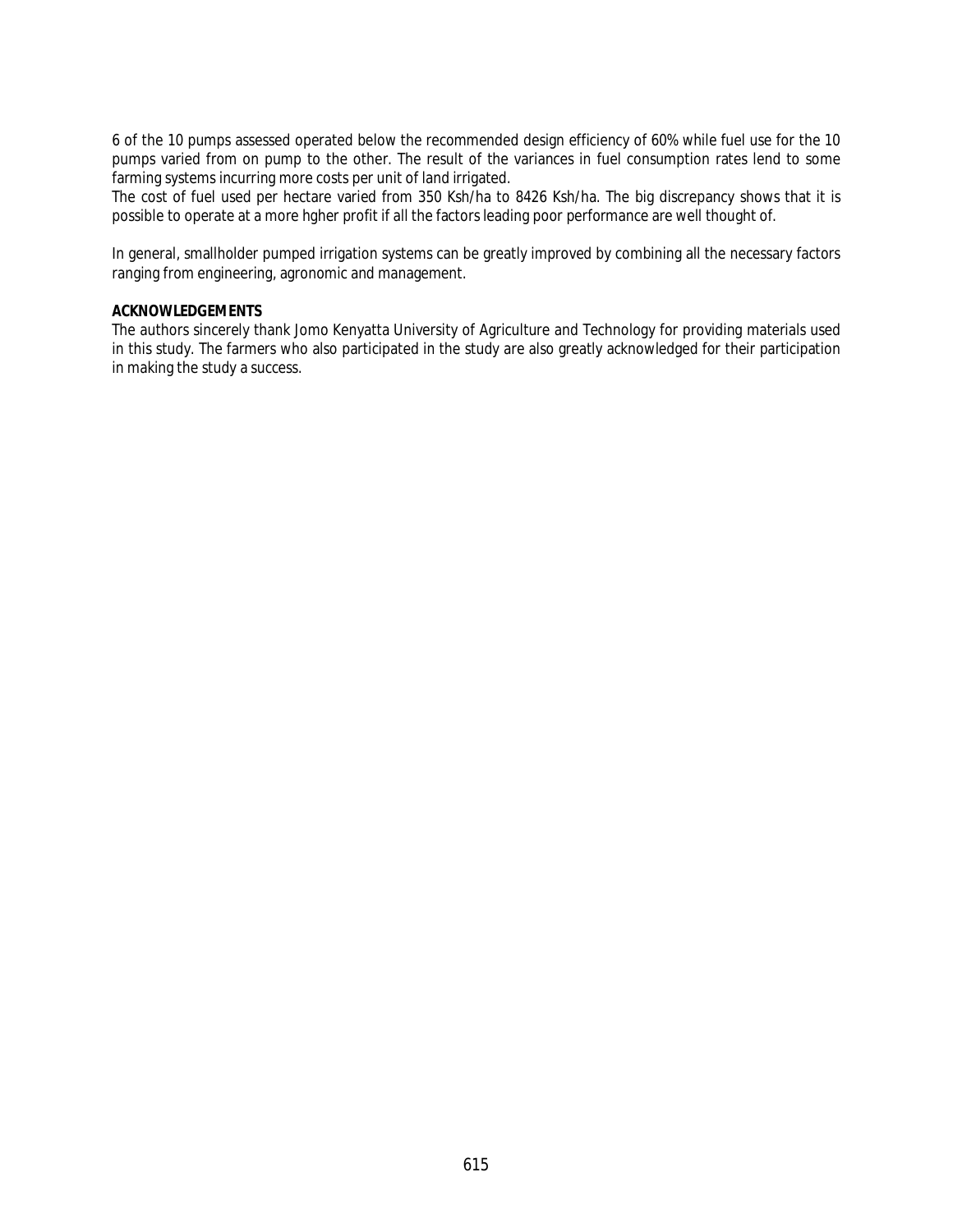#### **References**

Abeer, M. H. (2007). Water Use Efficiency in Syrian Agriculture, NAPC, National Agricultural Policy Centre, Syria.

Allen R. G., Pereira L. S., Raes D. and Smith M. (1998). Crop evapotranspiration: guidelines for computing crop water requirements. Irrigation and drainage paper 56. FAO, Rome.

Bruinsma, J. (Ed.), (2003). World Agriculture: Towards 2015/2030, An FAO Perspective. Earthscan, London and Food and Agriculture Organization, Rome.

Charlotte D. F., David M. and Dennis W. (2009). Investing in water for food, ecosystems, and livelihoods: An overview of the comprehensive assessment of water management in agriculture. International Water Management Institute PMB, CT 112, Cantonments, Accra, Ghana. *Journal of Agricultural Water Management,* **97** (2010), pp 495–501.

Davis and Shirtliff., (2001). Product manual, Technical reference, Nairobi.

FAO.,(1992). Small-scale pumped irrigation: energy and cost. *FAO manual* prepared by Kay M and Hatcho N. Rome.

Food and Agriculture Organization (FAO), 2007. FAOSTAT database [http://faostat. fao.org/].

Food and Agricultural Organization of the United Nations, Rome.

Frederick, M. K., Lutta, M. and Samuel, M. W. (2000). Market survey report on market opportunities for fruits and vegetables processing in ukambani, Eastern Kenya.

Gathenya, J. M., (1999). ''Einsatz von wasserhaushaltmodellen zur wasserbewirt-schaftung am Beispiel des Thika-Chania- Gebietes in Kenya'', phD dissertation, institute for hydraulic engineering and water management, university of Kaiserslautern, Kaiserslautern.

Gay, B., (1994). *Irrigation Privée et Petites Motopompes au Burkina Faso et au Niger.* Paris: Groupe de Recherches et d'Echanges Techniques.

Honda Atlas Power Products (pvt) ltd (HAPPL)http://www.hondapower.net.pk/product\_engines.htm (accessed on 5<sup>th</sup> November 2009).

Herdijk, A., Diemer, G., Kimani, J., Mukolwe, M. and Thairu, M, (eds)., (1990). Evaluation of Small-Scale Irrigation Development Projects: Smallholder Irrigation: A Large Challenge. Ministry of Agriculture, Irrigation and Drainage Branch: Nairobi, Kenya; Ministry of Development Cooperation: Netherlands.

Irrigation and Drainage Department (IDD), (2006). Irrigation sector in Kenya: status and challenges. Paper presented at Green Water Credits Workshop, 11-12 October 2006, KARI, Nairobi, Kenya.

Kibe, S. N., Kaluli, W., Home, P., Gathenya, M., (2007). Integrated water resources management for crop production and domestic water supply in Kaiti watershed, Eastern Kenya. MSc thesis. Biomechanical and Environmental Engineering Department, Jomo Kenyatta University of Agriculture and Technology, Nairobi, Kenya.

Kulecho, I. K., Weatherhead, K. (2006). Issues of irrigation of horticultural crops by smallholder farmers in Kenya. Springer Science Business Media B.V. 2006. Irrigation Drainage System.

Mati, B. M. (2002). Use of geographic information systems for planning and management of small-holder irrigation and drainage. In The Changing Face of Irrigation in Kenya: Opportunities for Anticipating Change in Eastern and Southern Africa, Blank HG, Mutero C M, Murray-Rust H (eds) International Water Management Institute (IWMI): Nairobi, pp 75–91.